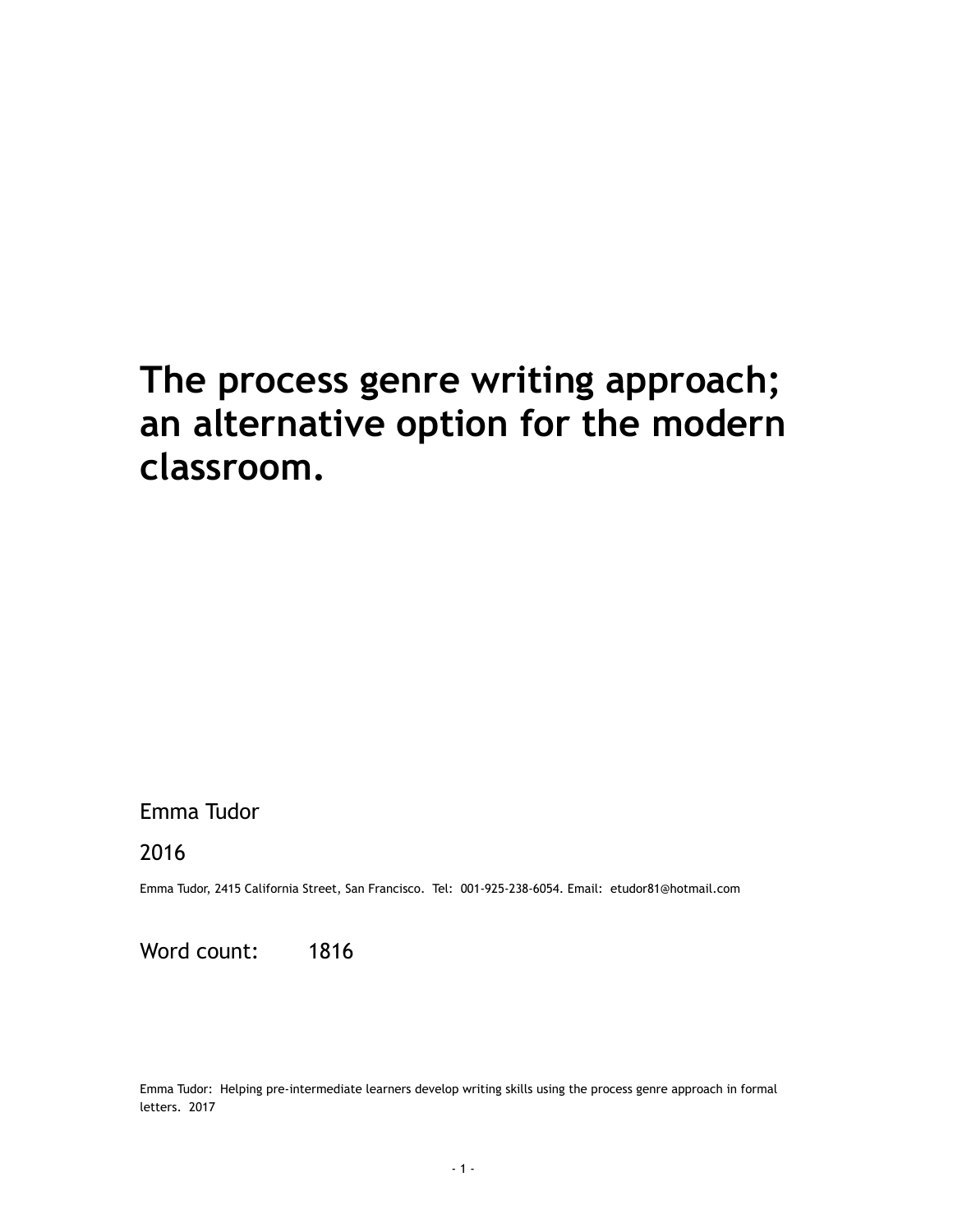## **CONTENTS**

INTRODUCTION 3 ANALYSIS 4 ISSUES AND TEACHING SUGGESTIONS 6 BIBLIOGRAPHY 12

Emma Tudor: Helping pre-intermediate learners develop writing skills using the process genre approach in formal letters. 2017

- 2 -

**PAGE** the contract of the contract of the contract of the contract of the contract of the contract of the contract of the contract of the contract of the contract of the contract of the contract of the contract of the con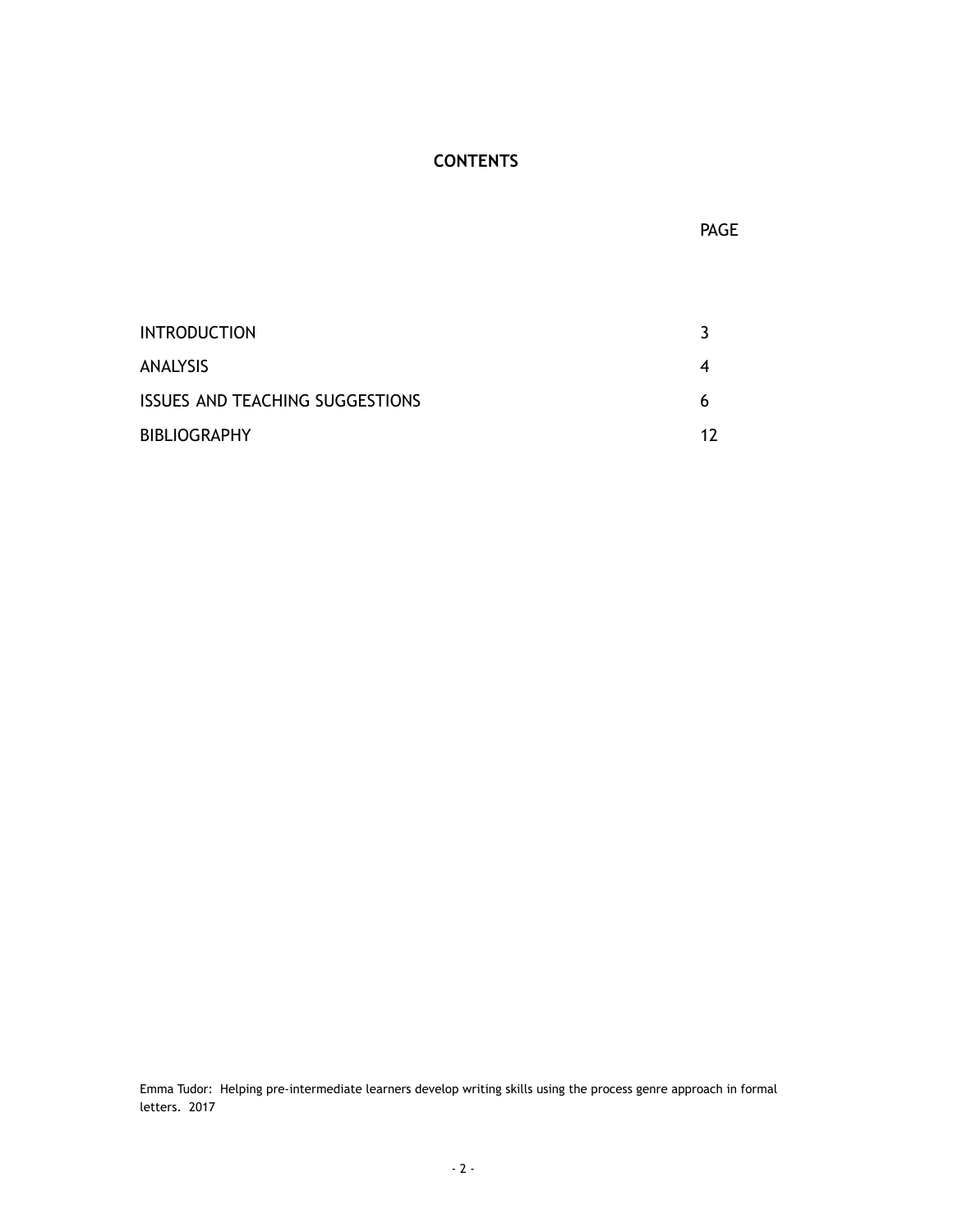## **INTRODUCTION**

**'Writing involves knowledge about the language, the context in which writing happens and skills in using language. Writing development happens by drawing out the learners' potential and providing input to which learners respond' 1**

Taking this in to account, the Process Genre Approach in writing classes can be favorable in a modern classroom. This approach combines several key elements of alternative and some more traditional writing approaches, valuing model texts (as the product approach), the processes involved in writing, including planning and drafting (as the process approach does) and additionally provides learners with genre knowledge (as like the genre approach).

When considering other approaches, the Product Approach alone does not sufficiently consider the required processes of writing. The Process Approach does not provide learners with genre knowledge. Additionally, The Genre Approach undervalues the skills (or processes) needed to produce a text. Learners can have difficulty with the generation of ideas, organization and appropriateness of language when writing. Additionally, as Scrivener (2005) suggests, formal written work has lessened in the classroom. Learners should therefore be offered the opportunity to develop their writing skills through the process genre approach, as the diagram below (Badger and White, 2000:159) illustrates:



1. R. Badger and G. White, 2000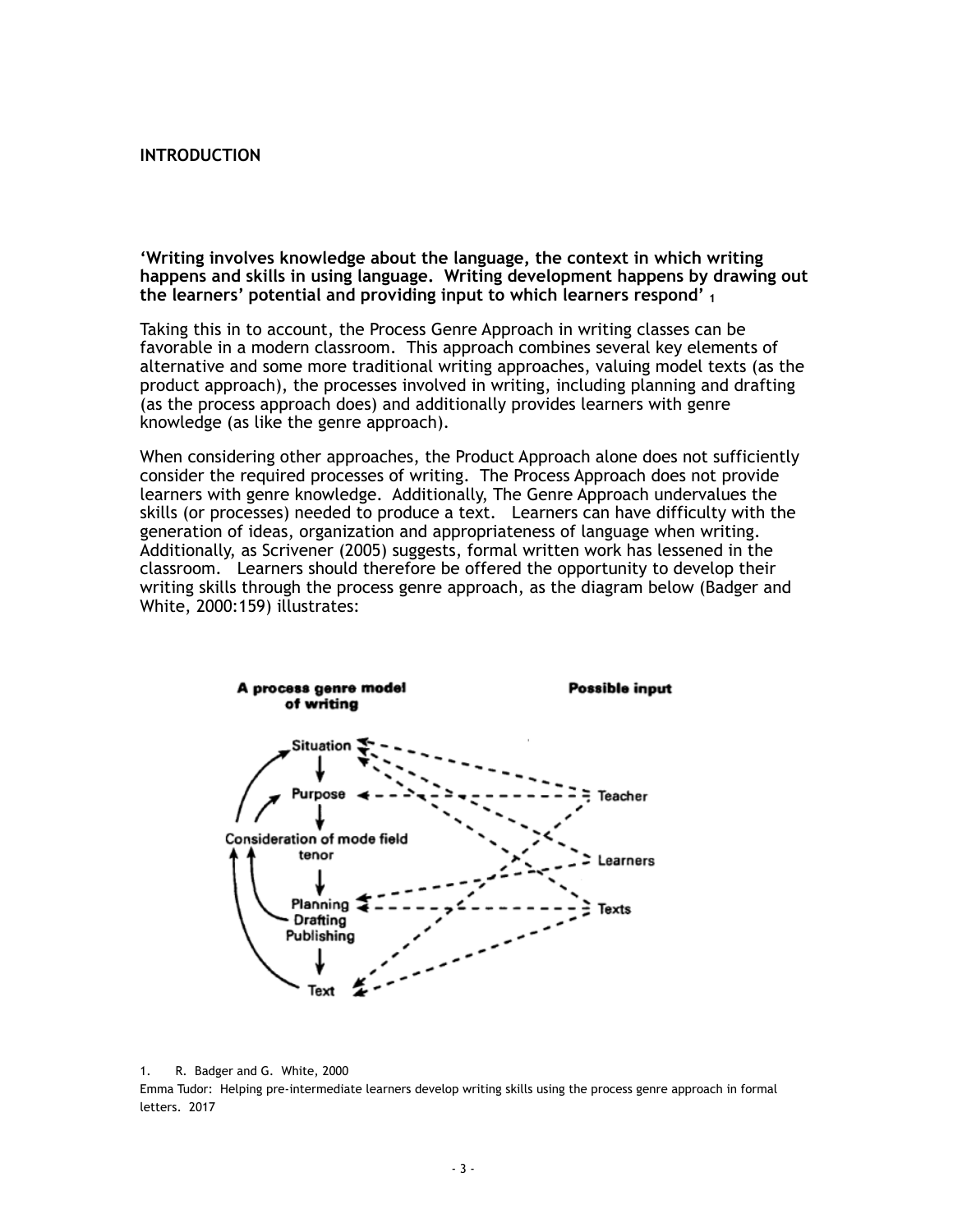## **ANALYSIS**

### **Process Genre**

This approach firstly focuses learners on an occurring situation for which a text is required (purpose). Learners identify why, to whom, what and how they will produce a text (these are described in more detail below). Learners are guided through key processes, including planning and drafting, which encourage learner independence and follows the processes of any skilled writers $_1$ . Input from peers can be valuable at these stages to enable opportunity for schemata to be shared, as generating ideas proves difficult for my learners. Additionally, model texts within that same genre can be provided to help learners research into the genre. Learners will probably jump between these stages as necessary in preparation for a final draft; an important factor of the process genre approach is that it does not follow rigid, linear stages.

### **What do learners need when writing?**

### **Why (Purpose)**

**L**earners need to be aware of the situation for what they are writing. For example, writing a letter to request information about University courses. Writers need to decide what to write in response to that particular situation  $_1$  i.e. after being interested in a course, what further information they want to find out (cost/times etc)? This gives the writer a purpose, which is essential, as learners feel quite demotivated if they are simply 'writing to practise writing'. Knowledge of the text genre can be extremely beneficial to learners identifying how writing can vary in different social contexts 1. Different types of writing depend on different situations i.e. a film review has a different purpose to a letter requesting information

## **Who (Tenor)**

**L**earners need to know who their audience is in order for it to appeal to that group of people (the tenor) and their relationship to them. They also feel more motivated when they are not just simply 'writing to their teacher'. Tricia Hedge (2005) also emphasizes this, suggesting that writing should not just be a mechanical exercise, but it fulfills a communicative purpose for a real audience

#### **What (Field)**

Writing is a powerful communicative means, of which the reader assumes the knowledge a writer has. Harmer (2004) suggests this knowledge is of genre, general world, socio cultural and topic. Otherwise known as schematic knowledge, learners can produce more effective writing if they have the opportunity to generate and share ideas in the planning and drafting stages, as valued in the process genre approach.

The content which writers compose is based on their audience as previously mentioned. The writer goes through a decision 'process' of what information to include  $2$  based on what the reader will expect (i.e. a reader of a letter requesting information will expect questions to which they can provide that information).

- 1. R. Badger and G. White, 2000
- 2. C. Tribble, 1996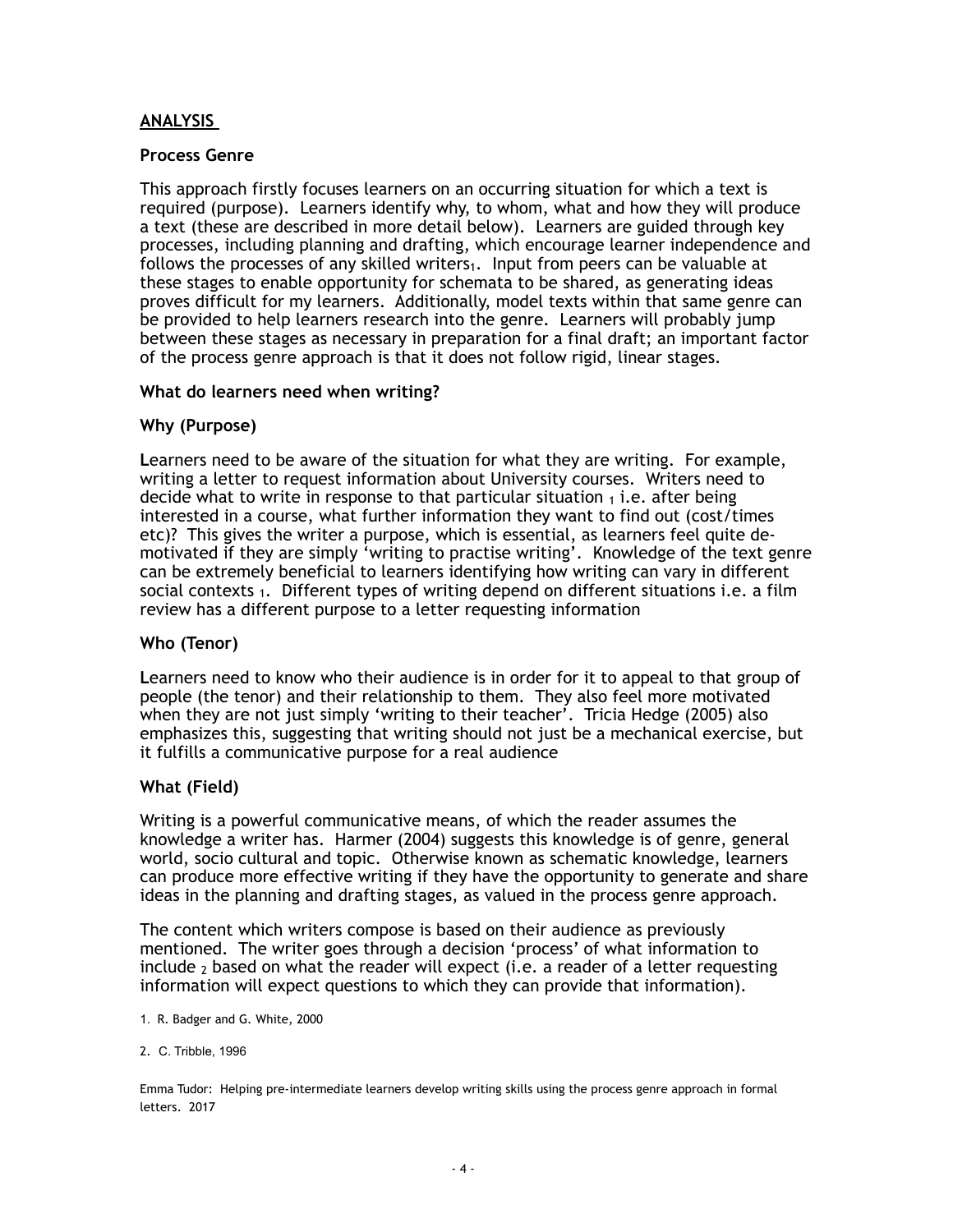Model texts as input, can also help with the decision process. The model can activate schemata and learners can gain insight to those features of that genre, including layout, organization and style. There may be more or less input required depending on the learners' ability  $_1$ . As suggested by Harmer (2004), it is important for learners to understand that any model texts provided are examples of how writing is done and not that they have to be done like this.

## **How (Mode)**

### Organisation

Organization often follows a similar format, if the genre is for the same purpose and written in the same way. For example the organization of a letter will differ greatly to that of a book review. Typical organization of a formal letter may be *greeting, reason for writing, request for information, closing.* These ideas are separated by paragraphs following logical order, which help the text become more coherent. Coherence is vital when writing so the audience can comprehend the writer's purpose, with logical order or sequence.

#### Language

Cohesion 'how the text sticks together',  $_1$  consists of both lexical and grammatical cohesive devices. Lexical cohesion may be the use of lexical sets (including *study, course, entry, dates*). Grammatical cohesion may be use of anaphoric reference as to not be repetitious i.e. *I'd like to enquire about English courses you offer. How much do they cost?* 

## **Style**

Register is used to indicate the language style used in a particular situation to a particular audience, for example an email to a friend may require informal language whereas a formal letter requires formal language. Register also refers to specific topic vocabulary to that genre including frequent words or phrases i.e. a formal letter requesting information may include semi fixed expressions for example *I would be grateful if you could… I look forward to hearing from you soon.*

1. How to write, Jeremy Harmer 2004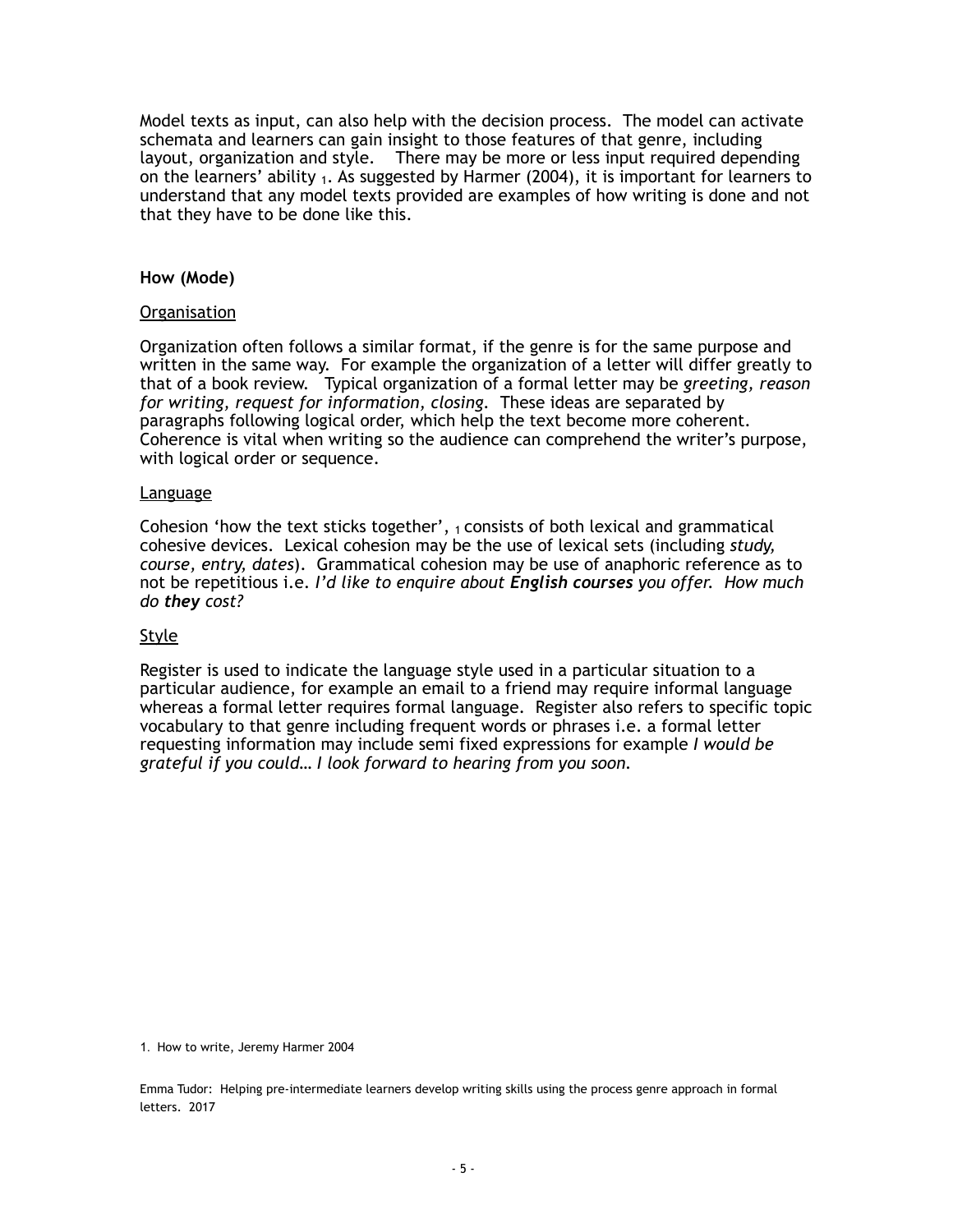## **IN THE CLASSROOM: POTENTIAL ISSUES AND TEACHING SUGGESTIONS**

## **Why (Purpose)**

## **1. Learners are de-motivated as they are unaware of the purpose for writing**

Learners may feel de-motivated as they are unsure why they are writing. This may be for several reasons, including not knowing the reason for writing, that they feel the topic is irrelevant, or that they do not require writing help (especially for learners who mainly want to focus on speaking).

• **SUGGESTION:** Use visuals to introduce the topic and personalize warmer activities, to help set the context and activate schemata. Chose a topic that is relevant and practical, so learners can personally relate to the writing. Transparency with learning outcomes can also help learners understand the importance of writing.

## **Who (Tenor)**

### **2. Learners only see the teacher as their audience**

With unrealistic audiences to write to, in the classroom setting, learners can lack motivation and are less considerate about their audiences' perspective when writing. They often see the teacher as the audience, which causes issues with stylistic choice: where they may write to their teacher in semi formal language, this is unacceptable if that genre require formal or informal language. This also affects the way learners write as they expect the teacher to correct errors and be more understanding with comprehension. This may result in a poorer quality of effort and text.

• **SUGGESTION:** Help learners **c**hose an audience that could enable authentic communication, for example identify a named friend to write to. Elicit what their relationship is like and what information you are communicating about. This will allow learners to recognize who their audience is, therefore writing what and how that reader will expect.

## **What (Field)**

## **3. Learners may lack vocabulary in topic areas**

Depending on the level of the learners, they may have limited lexical knowledge (known as their mental lexicon) possibly due to limited exposure to specific vocabulary items and/or limited schemata. This may hinder understanding when introducing the genre through a model text, which may de-motivate learners. Lack of comprehension could result in inaccurate usage of the required lexical items when writing.

• **SUGGESTION:** In the pre-writing stages, use brainstorming activities to collect pre-existing vocabulary which will allow for scaffolding. You can also provide learners with closed practice activities where the meaning of lexical items can be clarified, for example gap fill or matching activities. These techniques prepare learners for the writing task and encourages motivation.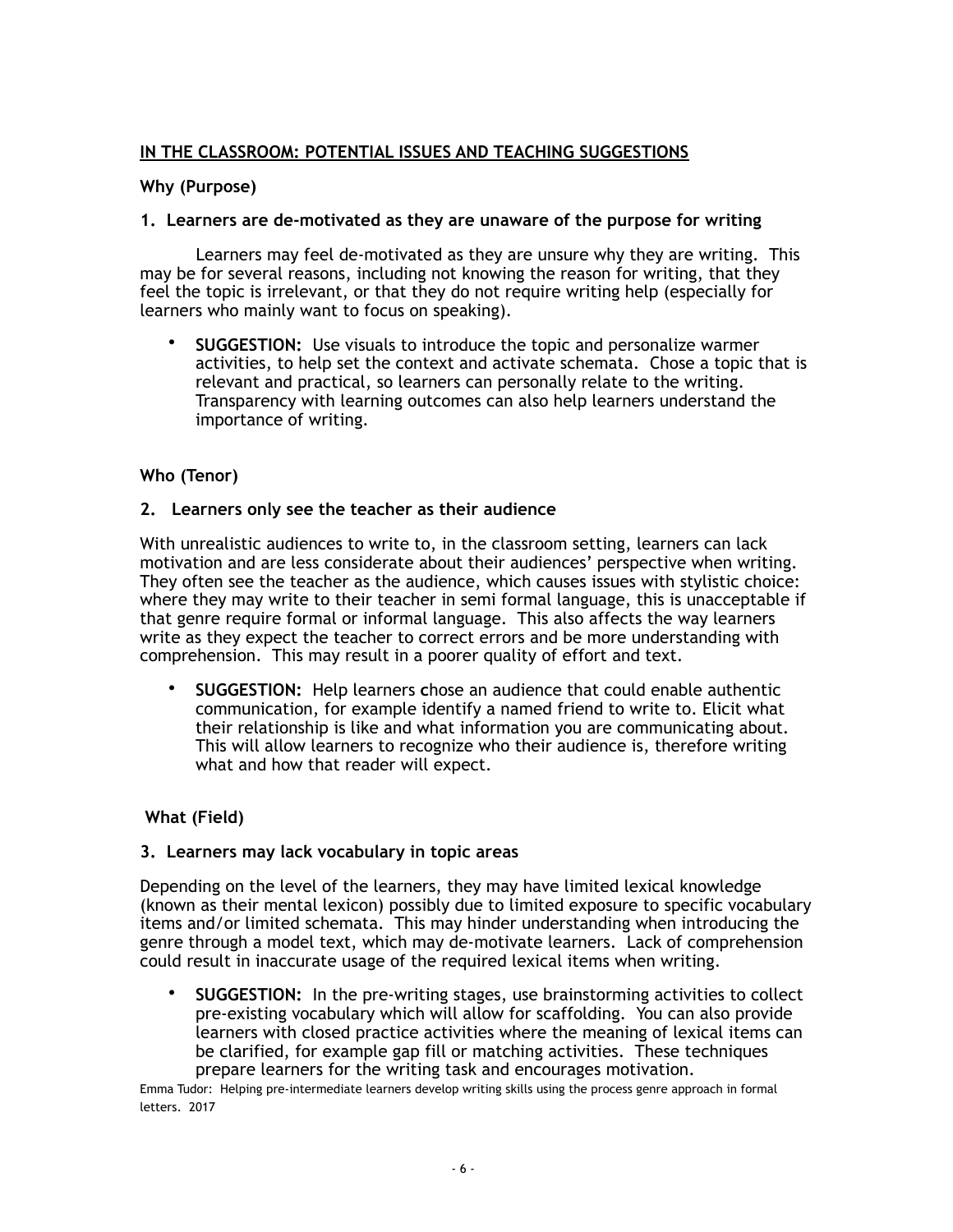## **4. Learners' schemata may be limited therefore they will be unsure of what to write in L2**

Learners may have limited schemata, possibly due to lack of world knowledge, therefore they often do not know 'how' or 'what' to write as they have difficulty generating ideas. They may find it difficult to think about the content needed in response to a situation, whether that is lack of ideas in an essay or content in a formal letter. They may also have difficulties with this in their L1 and cultural difference and L1 transfer may also be effective factors.

• **SUGGESTION:** Learners can brainstorm ideas in pairs and groups, which helps activate schemata and encourages learners to share ideas, helping with limited schemata. If schemata is extremely limited, try a flipped classroom approach where learners will have researched online about the topic area before the class.

## **How (Mode)**

## **5. Learners often do not produce the appropriate language style.**

**L**earners may have difficulty articulating the appropriate style needing in a particular situation. They may use an informal style in some formal situations, including the use of contractions and phrases and there may be negative L1 interference.

• **SUGGESTION:** Allow learners the opportunity to practice controlled activities using lexical items or phrases of the same style, which will help raise awareness of stylistic differences. For example, match formal vocabulary with the informal equivalent and elicit which option is appropriate in the writing task.

## **6. Learners lack organization skills in writing.**

**L**earners may have issues with the organization of a text. The organization of paragraphs, or lack of paragraphs, often make the text illogical and can hinder the comprehensibility of the text as 'sequencing' is vital. This may be due to L1 transfer and the unfamiliarity of organization within a particular genre, or misuse of language.

• **SUGGESTION:** Use activities focusing on model texts, for example sorting a jumbled up letter into correct paragraphs. Make use of drafting stages, where learners can peer edit the writing specifically focusing on organization.